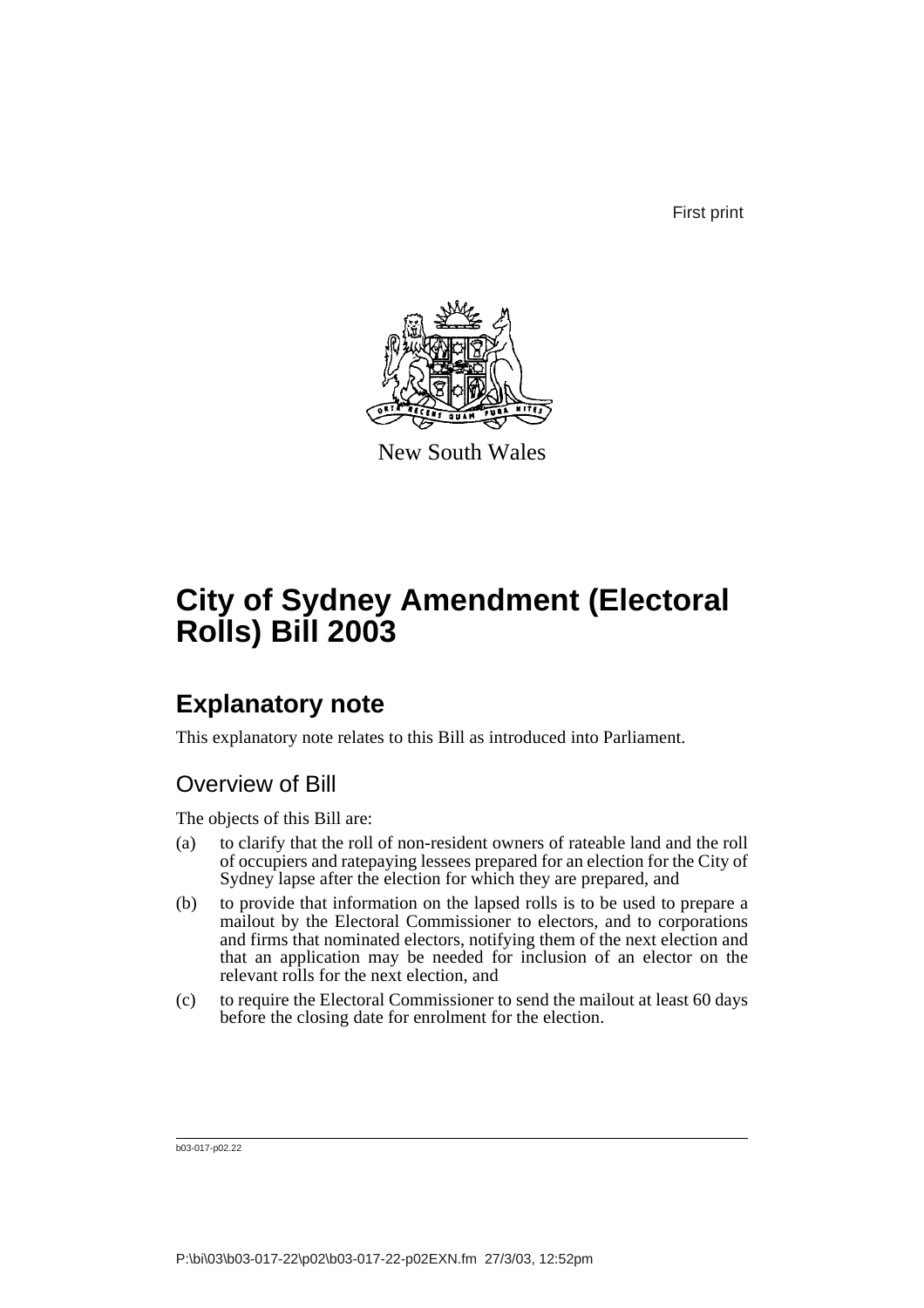Explanatory note

### Outline of provisions

**Clause 1** sets out the name (also called the short title) of the proposed Act.

**Clause 2** provides for the commencement of the proposed Act on a day or days to be appointed by proclamation.

**Clause 3** is a formal provision giving effect to the amendments to the *City of Sydney Act 1988* set out in Schedule 1.

**Clause 4** is a formal provision giving effect to the amendment to the *Local Government Act 1993* set out in Schedule 2.

### **Schedule 1 Amendment of City of Sydney Act 1988**

**Schedule 1 [2]** gives effect to the objects stated in the Overview by omitting existing section 18A of the *City of Sydney Act 1988* and by inserting instead:

- (a) section 18A, which provides for the preparation of the roll of non-resident owners of rateable land and the roll of occupiers and ratepaying lessees before an election and the lapsing of those rolls after the election, and
- (b) section 18B, which provides for the Electoral Commissioner to send, at least 60 days before the closing date for an election, a letter to electors, and to corporations and firms that nominated electors, notifying them of the election and that an application may be needed for inclusion of an elector on those rolls for the election, and
- (c) section 18C, which provides for the Council of the City of Sydney to meet the costs of the Electoral Commissioner with respect to the preparation of those rolls.

**Schedule 1 [3]** inserts a transitional provision in relation to electoral rolls prepared before the commencement of proposed section 18B of the *City of Sydney Act 1988*.

**Schedule 1 [1] and [4]** make amendments in the nature of statute law revision.

#### **Schedule 2 Consequential amendment of Local Government Act 1993**

**Schedule 2** makes a consequential amendment to the *Local Government Act 1993*.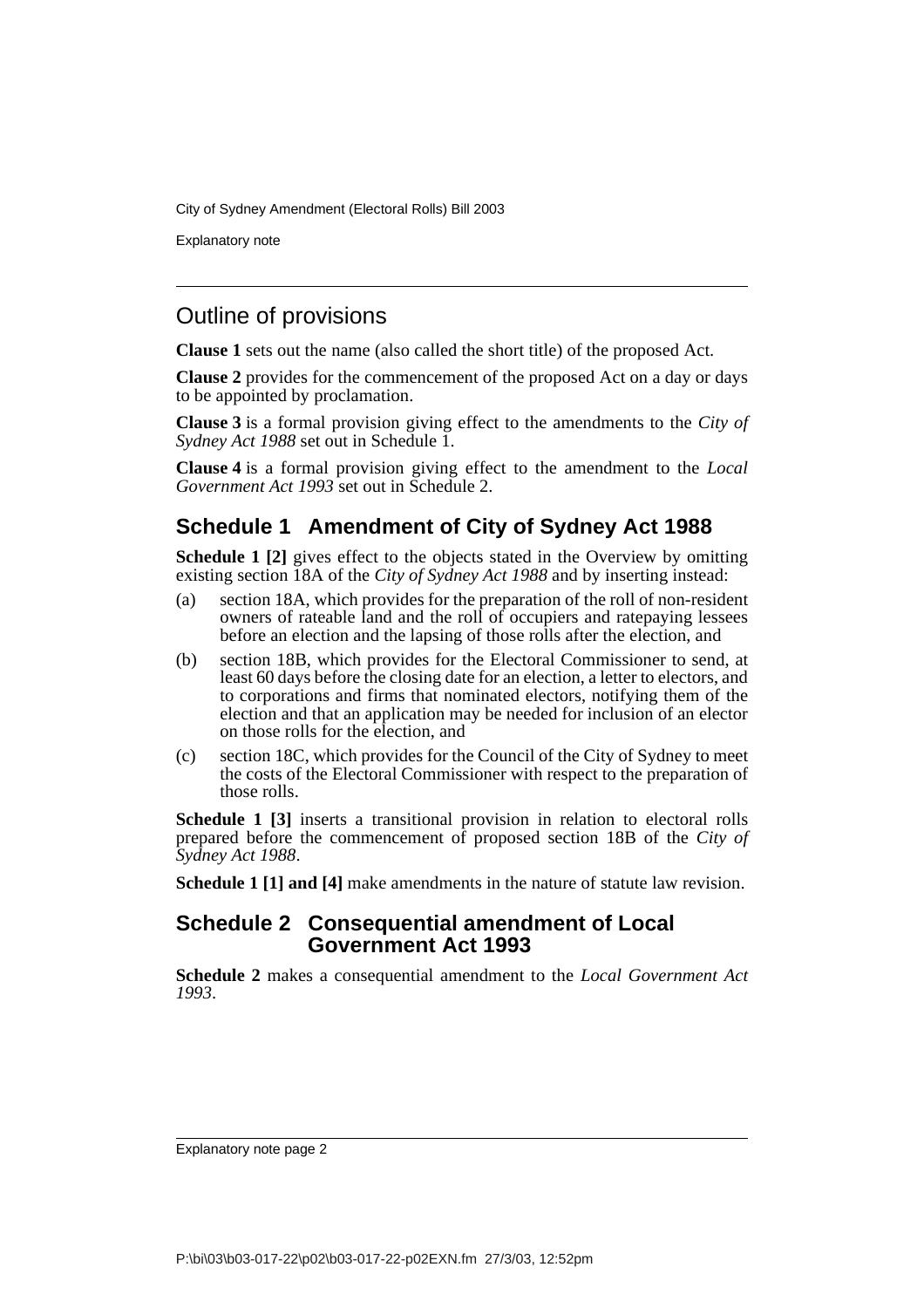First print



New South Wales

# **City of Sydney Amendment (Electoral Rolls) Bill 2003**

## **Contents**

|                  |   |                                                                                              | Page   |
|------------------|---|----------------------------------------------------------------------------------------------|--------|
|                  |   | Name of Act                                                                                  |        |
|                  |   | Commencement                                                                                 | 2      |
|                  | 3 | Amendment of City of Sydney Act 1988 No 48                                                   | 2      |
|                  | 4 | Consequential amendment of Local Government Act<br>1993 No 30                                | 2      |
| <b>Schedules</b> |   |                                                                                              |        |
|                  |   | Amendment of City of Sydney Act 1988<br>Consequential amendment of Local Government Act 1993 | 3<br>6 |

b03-017-p02.22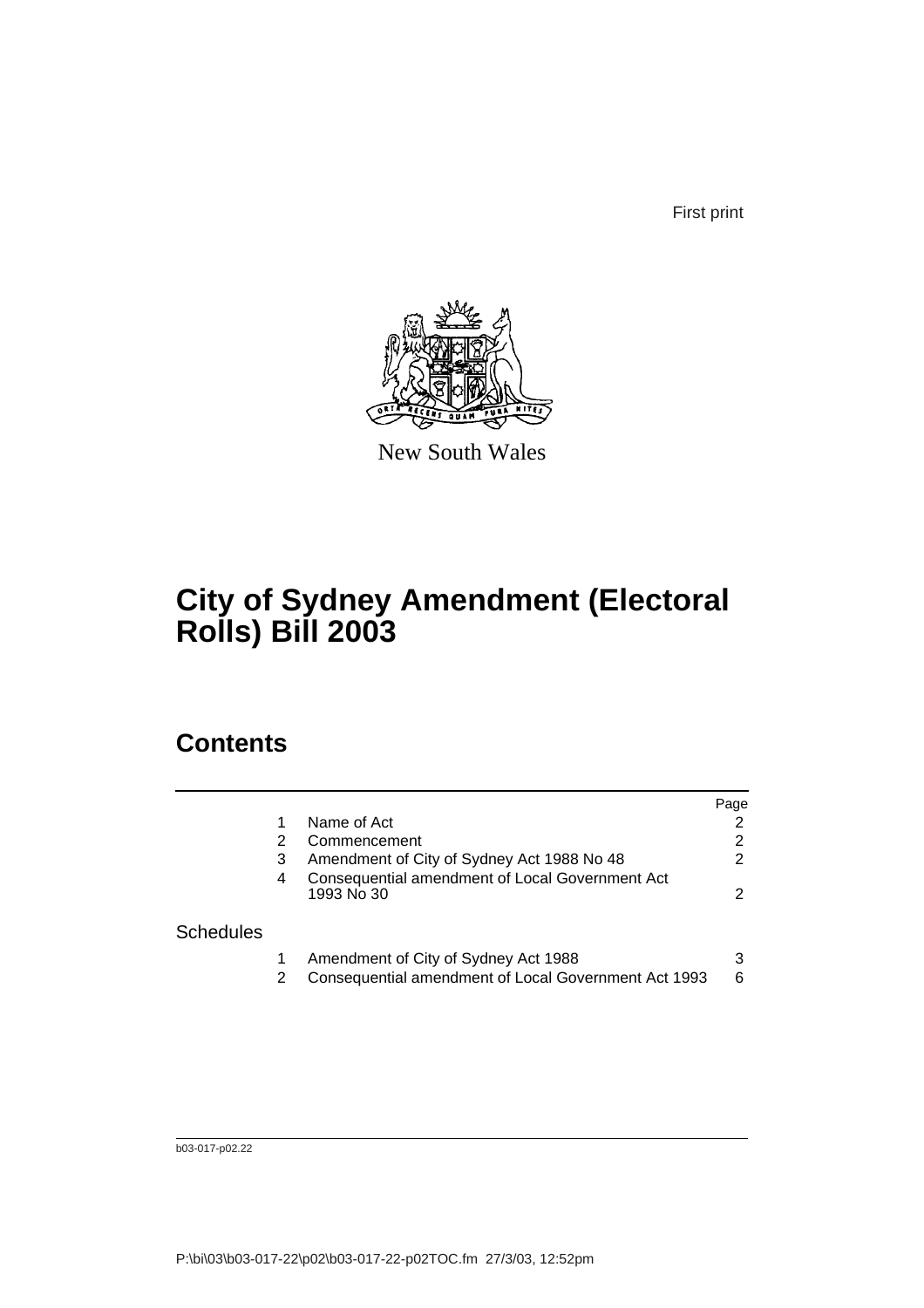**Contents** 

Page

Contents page 2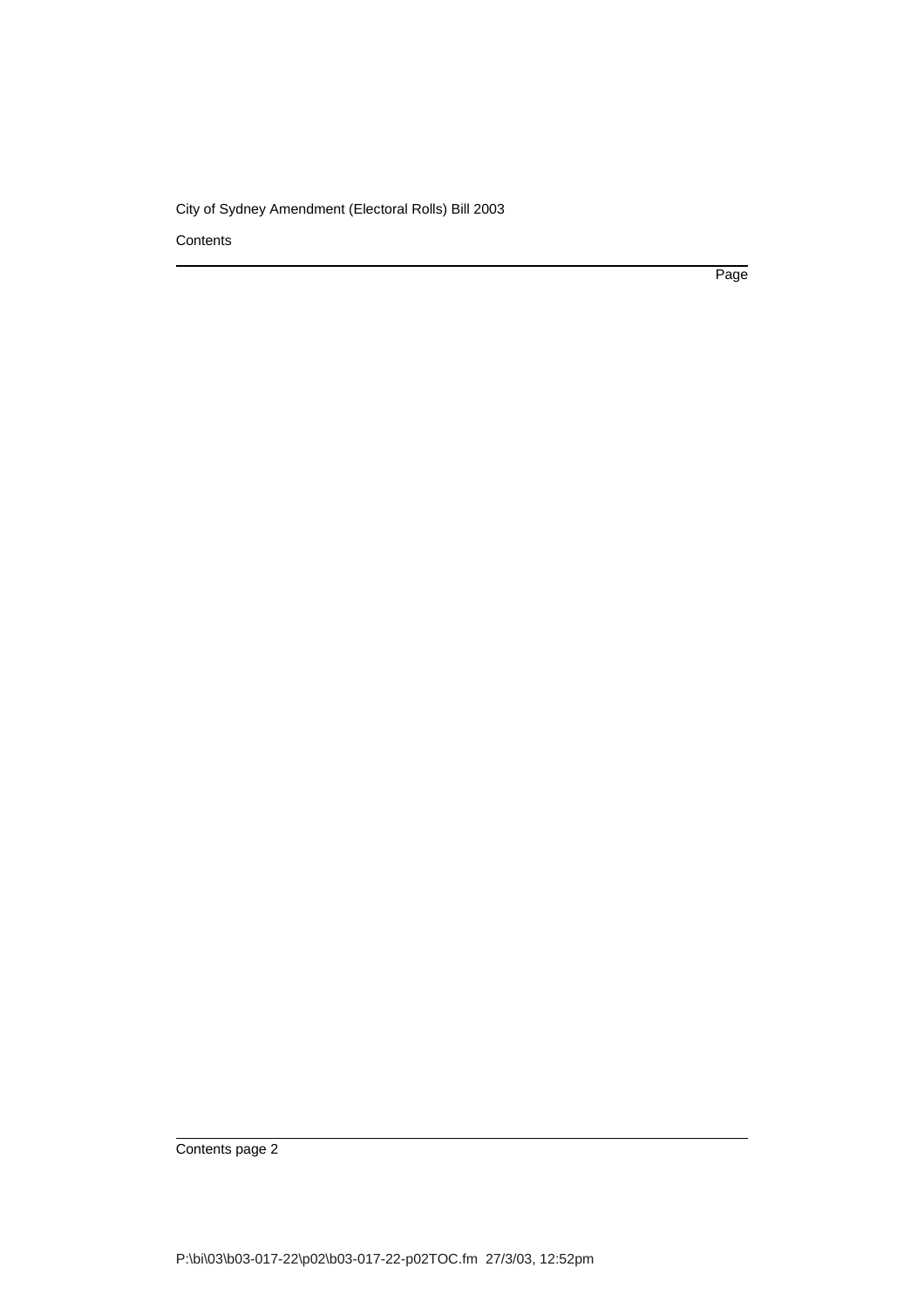

New South Wales

# **City of Sydney Amendment (Electoral Rolls) Bill 2003**

No , 2003

#### **A Bill for**

An Act to amend the *City of Sydney Act 1988* and the *Local Government Act 1993* to make further provision for electoral rolls in connection with elections for the Council of the City of Sydney; and for other purposes.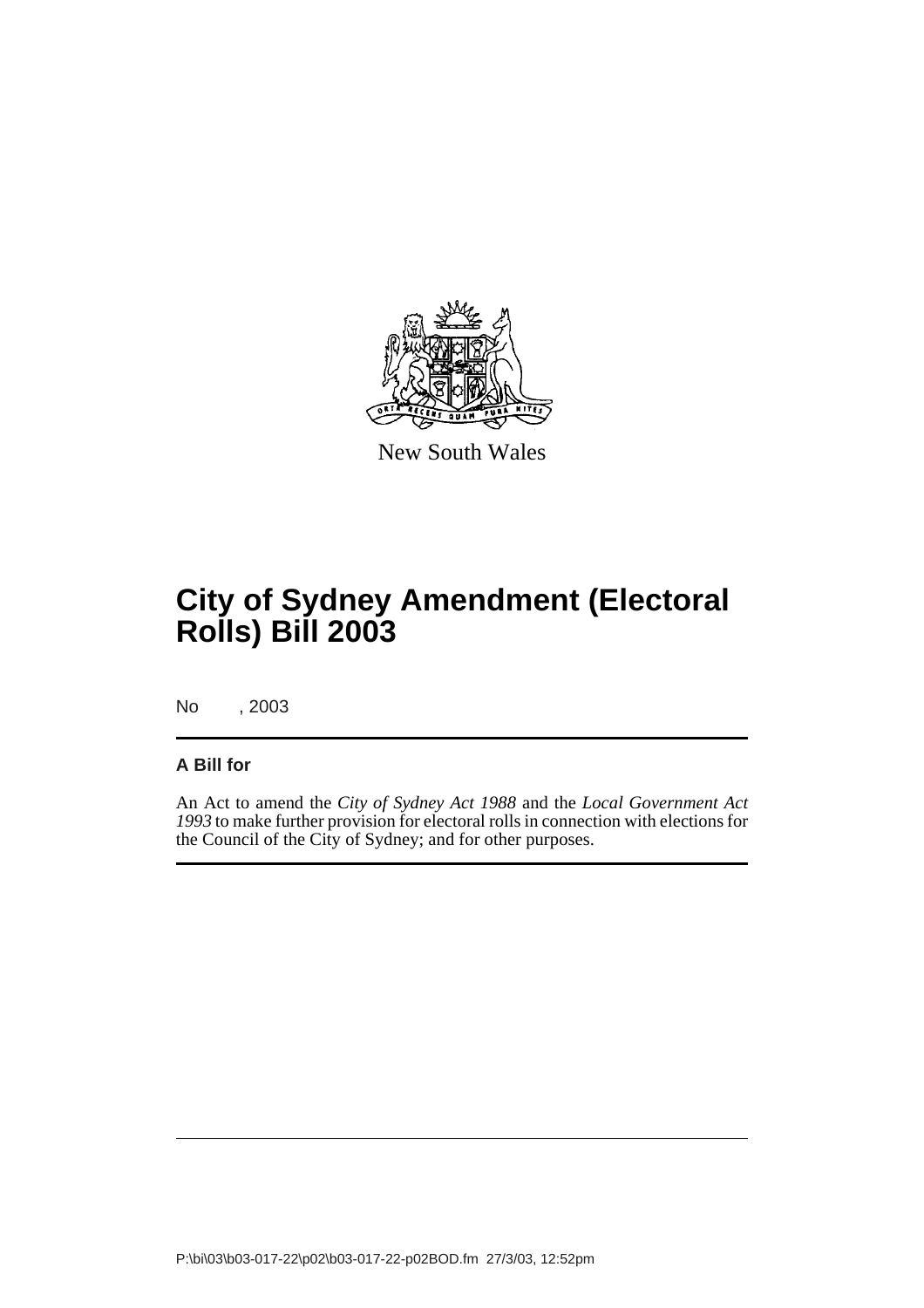<span id="page-5-3"></span><span id="page-5-2"></span><span id="page-5-1"></span><span id="page-5-0"></span>

|              | The Legislature of New South Wales enacts:                                   | $\mathbf{1}$        |
|--------------|------------------------------------------------------------------------------|---------------------|
| 1            | <b>Name of Act</b>                                                           | 2                   |
|              | This Act is the City of Sydney Amendment (Electoral Rolls) Act<br>2003.      | 3<br>4              |
| $\mathbf{2}$ | <b>Commencement</b>                                                          | 5                   |
|              | This Act commences on a day or days to be appointed by<br>proclamation.      | 6<br>$\overline{7}$ |
| 3            | Amendment of City of Sydney Act 1988 No 48                                   | 8                   |
|              | The City of Sydney Act 1988 is amended as set out in Schedule 1.             | 9                   |
| 4            | <b>Consequential amendment of Local Government Act 1993 No 30</b>            | 10 <sup>1</sup>     |
|              | The <i>Local Government Act 1993</i> is amended as set out in Schedule<br>2. | 11<br>12            |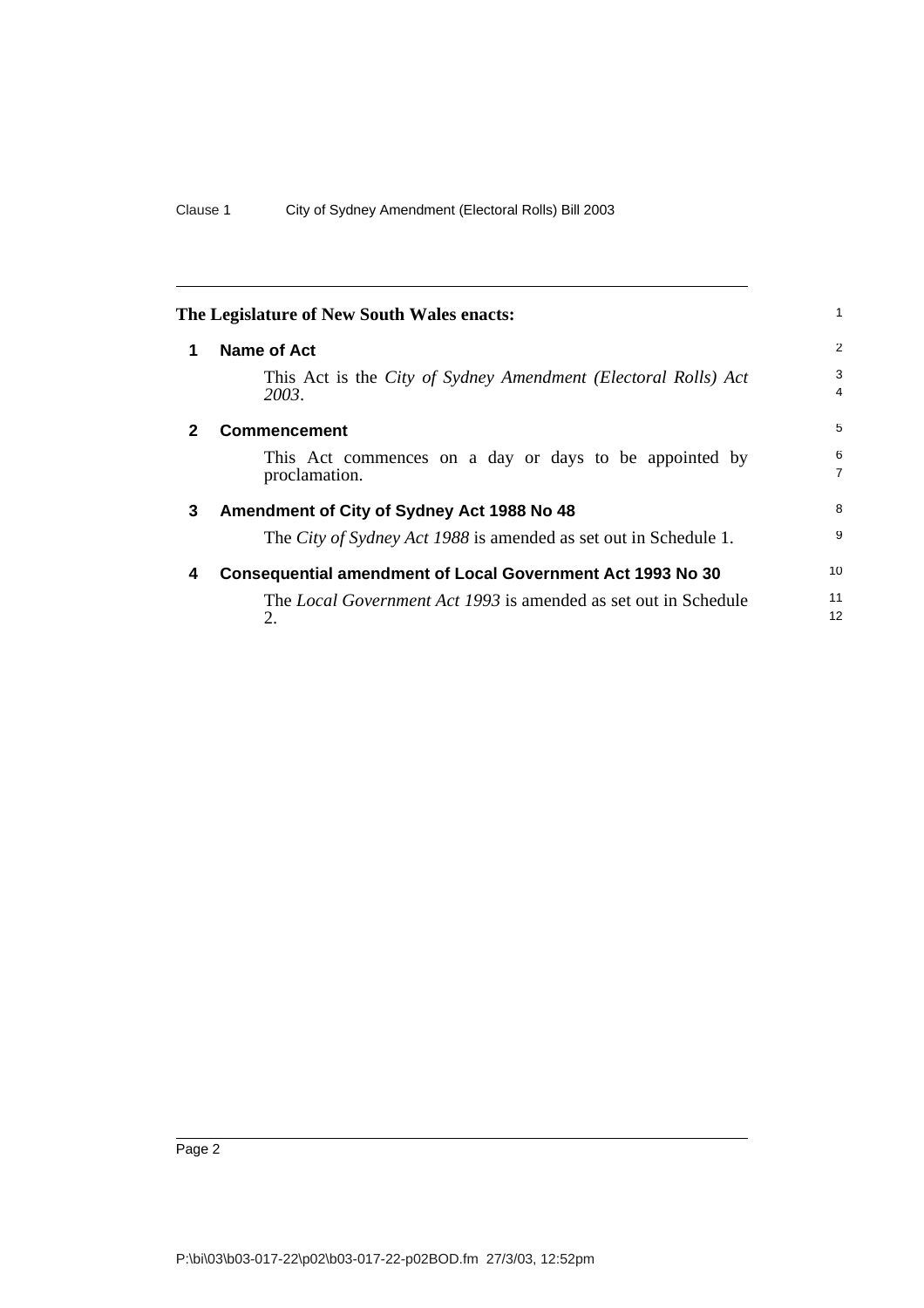Amendment of City of Sydney Act 1988 Schedule 1

<span id="page-6-0"></span>

|       |            |     | Schedule 1 Amendment of City of Sydney Act 1988<br>(Section 3)                                                                                                                                                                                                                                                                                                                                                                                                                                                                                                            | $\mathbf{1}$<br>2                                  |
|-------|------------|-----|---------------------------------------------------------------------------------------------------------------------------------------------------------------------------------------------------------------------------------------------------------------------------------------------------------------------------------------------------------------------------------------------------------------------------------------------------------------------------------------------------------------------------------------------------------------------------|----------------------------------------------------|
| [1]   |            |     | <b>Section 14 Definitions</b>                                                                                                                                                                                                                                                                                                                                                                                                                                                                                                                                             | 3                                                  |
|       |            |     | Insert "in the City of Sydney" after "all land" in section 14 (1) (e).                                                                                                                                                                                                                                                                                                                                                                                                                                                                                                    | 4                                                  |
| $[2]$ |            |     | Sections 18A-18C                                                                                                                                                                                                                                                                                                                                                                                                                                                                                                                                                          | 5                                                  |
|       |            |     |                                                                                                                                                                                                                                                                                                                                                                                                                                                                                                                                                                           | 6                                                  |
|       |            |     | Omit section 18A. Insert instead:                                                                                                                                                                                                                                                                                                                                                                                                                                                                                                                                         |                                                    |
|       | <b>18A</b> |     | Electoral Commissioner to prepare roll of non-resident owners<br>and roll of occupiers and ratepaying lessees                                                                                                                                                                                                                                                                                                                                                                                                                                                             | $\overline{7}$<br>8                                |
|       |            | (1) | Not later than the closing date for an election, the Electoral<br>Commissioner is to prepare and confirm the following rolls<br>for the election:                                                                                                                                                                                                                                                                                                                                                                                                                         | 9<br>10<br>11                                      |
|       |            |     | the roll of non-resident owners of rateable land, being<br>(a)<br>a roll of persons who are entitled to be enrolled as<br>electors as owners of rateable land in the City of Sydney<br>and have applied for the inclusion of their names on the<br>roll for the election,                                                                                                                                                                                                                                                                                                 | 12<br>13<br>14<br>15<br>16                         |
|       |            |     | the roll of occupiers and ratepaying lessees, being a<br>(b)<br>roll of persons who are entitled to be enrolled as<br>electors as ratepaying lessees or occupiers of rateable<br>land in the City of Sydney and have applied for the<br>inclusion of their names on the roll for the election.                                                                                                                                                                                                                                                                            | 17<br>18<br>19<br>20<br>21                         |
|       |            | (2) | A roll prepared under this section lapses after the election for<br>which it is prepared.                                                                                                                                                                                                                                                                                                                                                                                                                                                                                 | 22<br>23                                           |
|       |            | (3) | Sections 299 and 300 of the Principal Act do not apply to any<br>election for the City of Sydney.                                                                                                                                                                                                                                                                                                                                                                                                                                                                         | 24<br>25                                           |
|       |            | (4) | References in section 301 of the Principal Act to the non-<br>residential roll prepared and confirmed under section 299 for<br>the area and the roll of occupiers and ratepaying lessees<br>prepared and confirmed under section 300 for the area are in<br>the operation of that section in respect of the City of Sydney<br>to be read as references to, respectively, the roll of non-<br>resident owners of rateable land prepared and confirmed<br>under this section and the roll of occupiers and ratepaying<br>lessees prepared and confirmed under this section. | 26<br>27<br>28<br>29<br>30<br>31<br>32<br>33<br>34 |

Page 3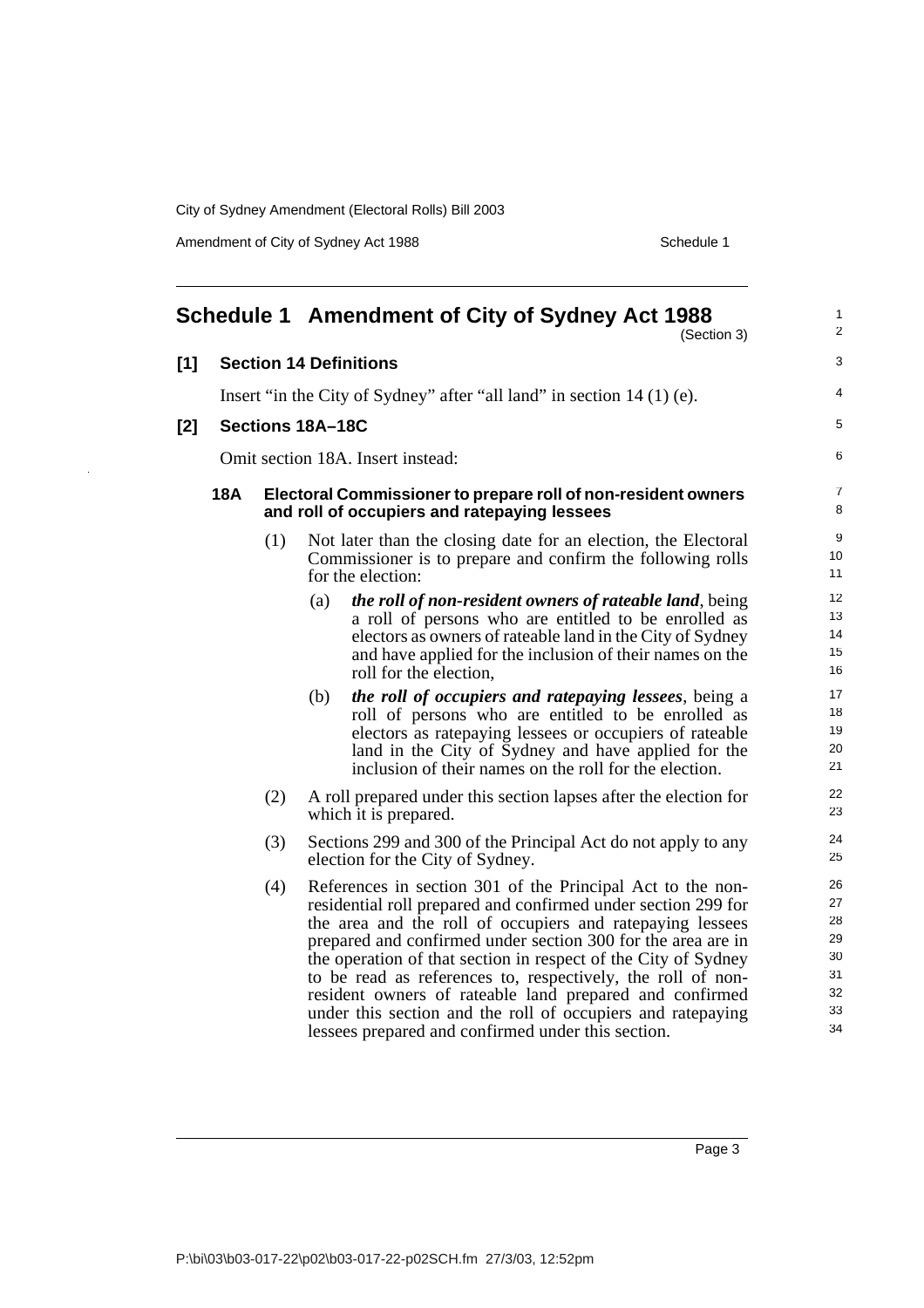Schedule 1 Amendment of City of Sydney Act 1988

(5) References in Division 2 of Part 6 of Chapter 10 of the Principal Act to the general manager are in the operation of that Division in respect of the City of Sydney to be read as references to the Electoral Commissioner.

#### **18B Enrolment letter**

- (1) The Electoral Commissioner must, at least 60 days before the closing date for an election (the *proposed election*) for the City of Sydney, send an enrolment letter addressed:
	- (a) to each person whose name appeared on a nonresidential roll prepared and confirmed for the previous election, at the address of the person appearing on the roll, and
	- (b) to each corporation or firm that nominated a person as an elector for the previous election, at the address of the corporation or firm appearing on the form of nomination.

#### (2) *An enrolment letter* is a letter stating the following:

- (a) that an election for the City of Sydney is to be held,
- (b) the date the election is to be held,
- (c) that the person the enrolment letter is addressed to may be entitled to be enrolled as an elector on the roll of nonresident owners of rateable land or the roll of occupiers and ratepaying lessees, or to nominate a person to be so enrolled, for the election,
- (d) that a person will not be enrolled on such a roll unless inclusion on the roll is applied for before the date prescribed for the closing of the roll of electors for the election,
- (e) the date prescribed for the closing of the roll of electors for the election.
- (3) The lapsing of a non-residential roll after the election for which it was prepared does not prevent or otherwise affect use of the roll for the purposes of this section.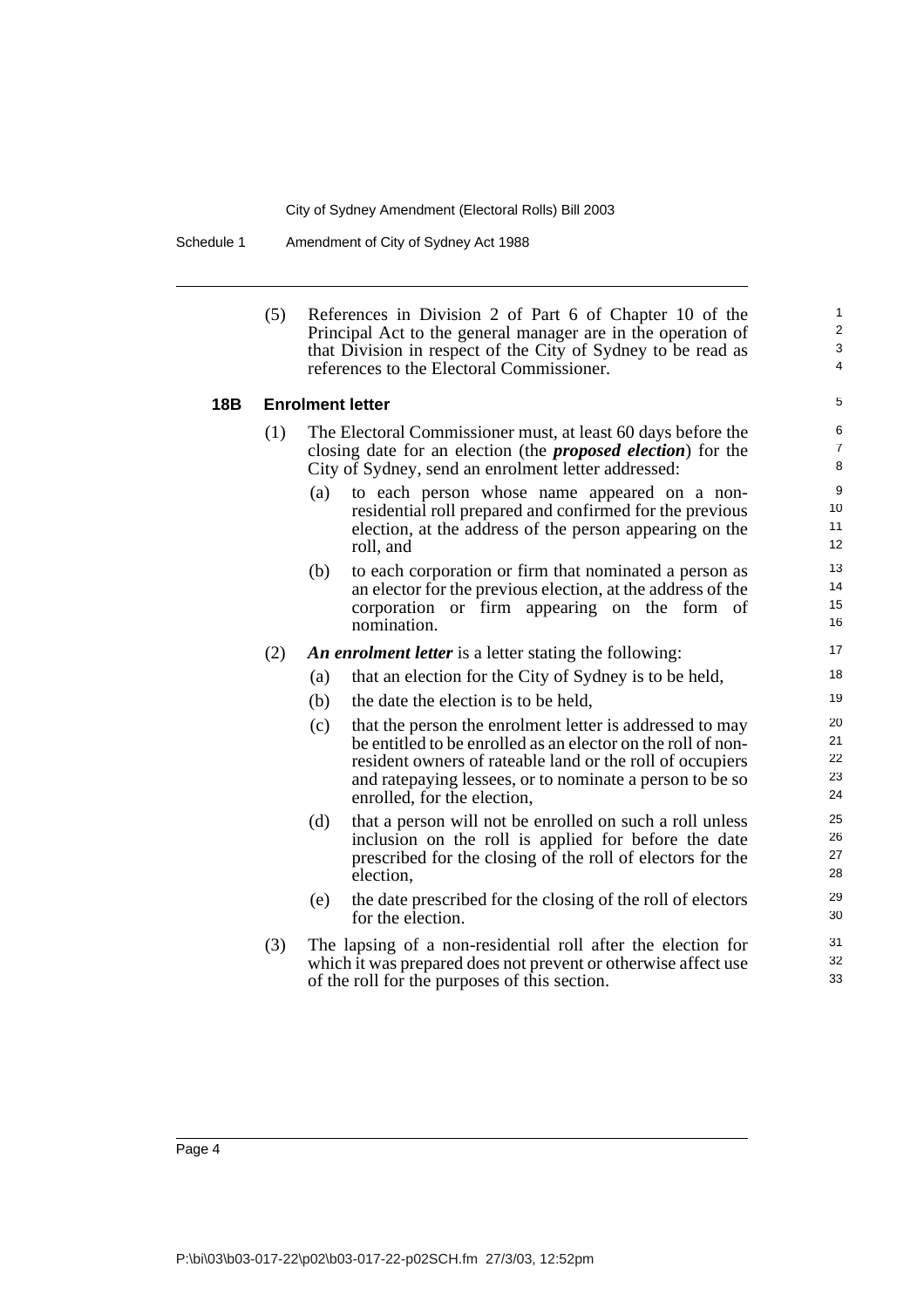| Amendment of City of Sydney Act 1988 | Schedule 1 |
|--------------------------------------|------------|
|--------------------------------------|------------|

 $\bar{\mathcal{A}}$ 

|            | (4) | In this section and clause 31 of Schedule 3:                                                                                                                                                                                                                                                                                                                                                   | $\mathbf{1}$                                                                                                                                                                                                                                                                                                                                          |
|------------|-----|------------------------------------------------------------------------------------------------------------------------------------------------------------------------------------------------------------------------------------------------------------------------------------------------------------------------------------------------------------------------------------------------|-------------------------------------------------------------------------------------------------------------------------------------------------------------------------------------------------------------------------------------------------------------------------------------------------------------------------------------------------------|
|            |     | <i>closing date</i> for an election has the same meaning as it has in<br>the Principal Act.                                                                                                                                                                                                                                                                                                    | $\overline{\mathbf{c}}$<br>3                                                                                                                                                                                                                                                                                                                          |
|            |     | <i>non-residential roll</i> means the roll of non-resident owners of<br>rateable land or the roll of occupiers and rate paying lessees.                                                                                                                                                                                                                                                        | 4<br>5                                                                                                                                                                                                                                                                                                                                                |
|            |     | <i>previous election</i> in relation to a proposed election means the<br>last election for the City of Sydney held before the proposed<br>election, whether the last election was an ordinary election, a<br>by-election or other kind of election.                                                                                                                                            | 6<br>$\overline{7}$<br>8<br>9                                                                                                                                                                                                                                                                                                                         |
| <b>18C</b> |     |                                                                                                                                                                                                                                                                                                                                                                                                | 10                                                                                                                                                                                                                                                                                                                                                    |
|            |     | The costs of the Electoral Commissioner with respect to the<br>preparation of rolls under section 18A, including the costs<br>with respect to the sending of enrolment letters under section<br>18B, are to be met by the City Council and are recoverable<br>from the Council as a debt. Any dispute as to the amount of<br>those costs is to be determined by the Electoral<br>Commissioner. | 11<br>12<br>13<br>14<br>15<br>16<br>17                                                                                                                                                                                                                                                                                                                |
|            |     |                                                                                                                                                                                                                                                                                                                                                                                                | 18                                                                                                                                                                                                                                                                                                                                                    |
|            |     |                                                                                                                                                                                                                                                                                                                                                                                                | 19                                                                                                                                                                                                                                                                                                                                                    |
|            |     | Provision consequent on enactment of<br><b>City of Sydney Amendment (Electoral</b>                                                                                                                                                                                                                                                                                                             | 20<br>21<br>22                                                                                                                                                                                                                                                                                                                                        |
| 31         |     |                                                                                                                                                                                                                                                                                                                                                                                                | 23<br>24                                                                                                                                                                                                                                                                                                                                              |
|            |     | A reference in section 18B to a non-residential roll prepared<br>and confirmed for a previous election extends to a roll<br>prepared and confirmed for an election for the City of Sydney<br>under section 299 or 300 of the Principal Act before the<br>commencement of section 18B.                                                                                                          | 25<br>26<br>27<br>28<br>29                                                                                                                                                                                                                                                                                                                            |
|            |     |                                                                                                                                                                                                                                                                                                                                                                                                | 30                                                                                                                                                                                                                                                                                                                                                    |
|            |     |                                                                                                                                                                                                                                                                                                                                                                                                | 31                                                                                                                                                                                                                                                                                                                                                    |
|            |     | Part 9                                                                                                                                                                                                                                                                                                                                                                                         | Costs in relation to electoral rolls<br>Schedule 3 Savings, transitional and other provisions<br>Insert after clause 30:<br><b>Rolls) Act 2003</b><br>Electoral rolls prepared before commencement of City of<br><b>Sydney Amendment (Electoral Rolls) Act 2003</b><br>The whole Act<br>Omit "ratable" wherever occurring. Insert instead "rateable". |

Page 5